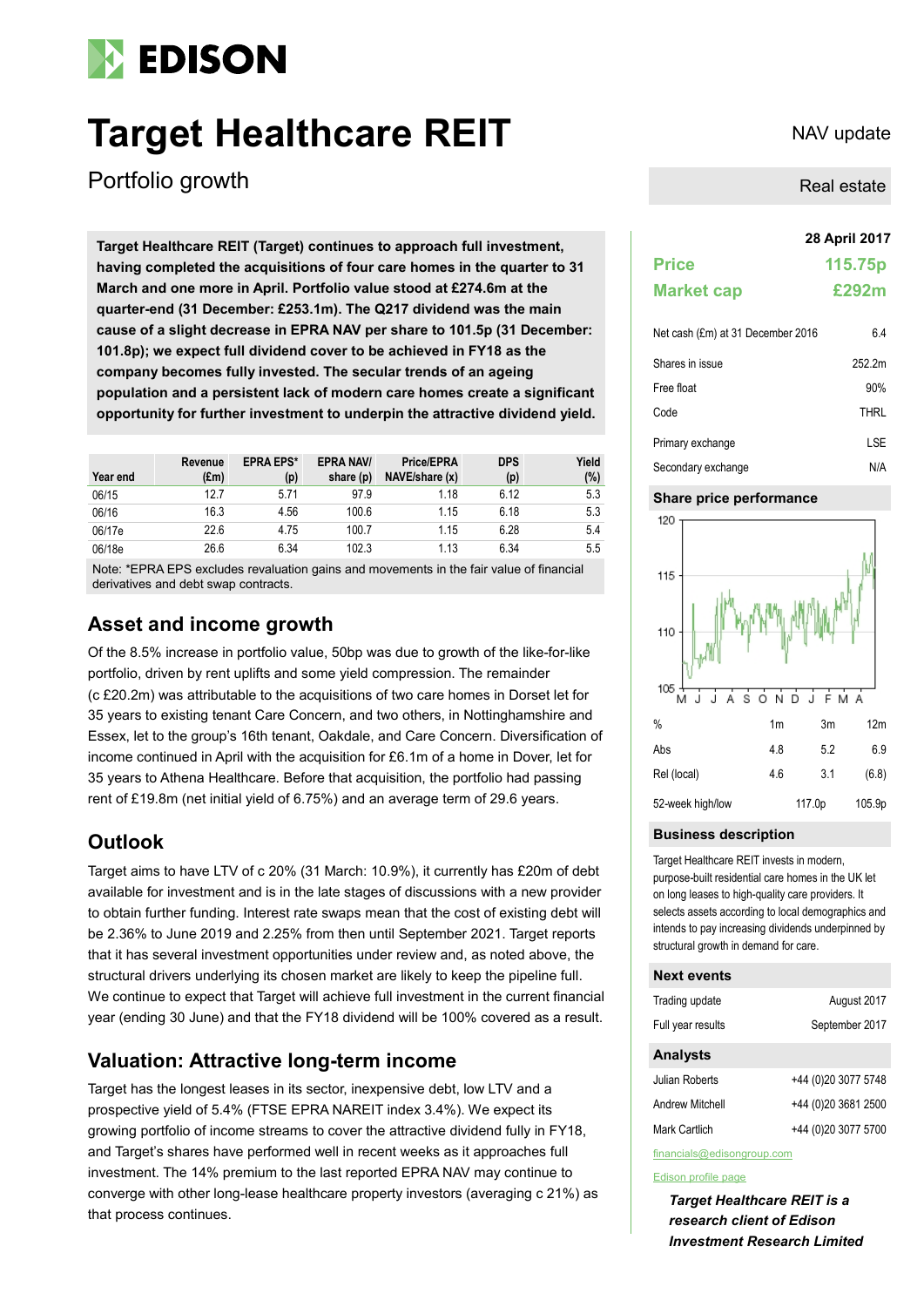

## **Exhibit 1: Financial summary**

| Year end 30 June                                                                                | 2014                     | 2015                  | 2016                 | 2017e                | 2018e                  | 2019e                  |
|-------------------------------------------------------------------------------------------------|--------------------------|-----------------------|----------------------|----------------------|------------------------|------------------------|
| <b>INCOME STATEMENT</b>                                                                         |                          |                       |                      |                      |                        |                        |
| £000s                                                                                           |                          |                       |                      |                      |                        |                        |
| Rent revenue                                                                                    | 3,817                    | 9,898                 | 12,677               | 18,054               | 22,456                 | 23,267                 |
| Movement in lease incentive or rent review                                                      | 1,547                    | 3,760                 | 4,136                | 5,143                | 5,446                  | 5,446                  |
| Rental income<br>Other income                                                                   | 5,364<br>0               | 13,658<br>66          | 16,813<br>61         | 23,197<br>195        | 27,902<br>$\mathbf{0}$ | 28,713<br>0            |
| Total revenue                                                                                   | 5,364                    | 13,724                | 16,874               | 23,392               | 27,902                 | 28,713                 |
| Gains/(losses) on revaluation                                                                   | (2, 233)                 | (839)                 | 425                  | 2,181                | (134)                  | 989                    |
| Cost of corporate acquisitions                                                                  | 0                        | (174)                 | (998)                | (3,006)              | (1,212)                | $\mathbf 0$            |
| Total income                                                                                    | 3,131                    | 12,711                | 16,301               | 22,566               | 26,556                 | 29,701                 |
| Management fee                                                                                  | (648)                    | (1,524)               | (2,654)              | (3, 447)             | (3,093)                | (3, 122)               |
| Other expenses<br>Total expenditure                                                             | (780)<br>(1, 428)        | (880)<br>(2, 404)     | (992)<br>(3,646)     | (1, 434)<br>(4,881)  | (1, 925)<br>(5,018)    | (1,981)<br>(5, 103)    |
| Profit before finance and tax                                                                   | 1,703                    | 10,307                | 12,655               | 17,685               | 21,538                 | 24,598                 |
| Net finance cost                                                                                | 190                      | (716)                 | (929)                | (1,075)              | (1,461)                | (1,460)                |
| Profit before taxation                                                                          | 1,893                    | 9,591                 | 11,726               | 16,610               | 20,076                 | 23,138                 |
| Tax                                                                                             | (4)                      | (39)                  | (24)                 | (533)                | 0                      | 0                      |
| Profit for the year<br>Movement in valuation of interest rate swap                              | 1,889<br>0               | 9,552<br>$\mathbf{0}$ | 11,702<br>(316)      | 16,077<br>223        | 20,076<br>0            | 23,138<br>$\mathbf{0}$ |
| Total comprehensive income for the year                                                         | 1,889                    | 9,552                 | 11,386               | 16,300               | 20,076                 | 23,138                 |
| Average number of shares in issue                                                               | 105,231,661              | 119,160,560           | 171,734,587          | 252,180,851          | 252,180,851            | 252,180,851            |
| <b>IFRS</b> earnings                                                                            | 1,889                    | 9,552                 | 11,386               | 16,300               | 20,076                 | 23,138                 |
| Adjusted for rent arising from recognising<br>quaranteed rent review uplifts + lease incentives | (1, 547)                 | (3,760)               | (4, 136)             | (5, 143)             | (5, 446)               | (5, 446)               |
| Adjusted for valuation changes                                                                  | 2,233                    | 839                   | (425)                | (2, 181)             | 134                    | (989)                  |
| Adjusted for corporate acquisitions                                                             | 0                        | 174                   | 998                  | 3,006                | 1,212                  | 0                      |
| EPRA earnings                                                                                   | 2,575                    | 6,805                 | 7,823                | 11,983               | 15,977                 | 16,703                 |
| Adjusted for performance fee                                                                    | 150                      | 466                   | 871                  | 745                  | 800                    | 800                    |
| Group adjusted EPRA earnings                                                                    | 2,725                    | 7,271                 | 8,694                | 12,728               | 16,777                 | 17,503<br>9.18         |
| IFRS EPS (p)<br>EPRA EPS (p)                                                                    | 1.80<br>2.45             | 8.02<br>5.71          | 6.63<br>4.56         | 6.46<br>4.75         | 7.96<br>6.34           | 6.62                   |
| Adjusted EPS (p)                                                                                | 2.59                     | 6.10                  | 5.06                 | 5.05                 | 6.65                   | 6.94                   |
| Dividend per share (declared)                                                                   | 6.12                     | 6.12                  | 6.18                 | 6.28                 | 6.34                   | 6.34                   |
| <b>BALANCE SHEET</b>                                                                            |                          |                       |                      |                      |                        |                        |
| Investment properties<br>Trade and other receivables                                            | 81,422<br>$\overline{0}$ | 138,164<br>2,530      | 200,720<br>3,742     | 280,240<br>3,763     | 300,905<br>3,763       | 301,894<br>3,763       |
| Non-current assets                                                                              | 81,422                   | 140,694               | 204,462              | 284,003              | 304,668                | 305,657                |
| Trade and other receivables                                                                     | 6,524                    | 6,457                 | 13,222               | 16,474               | 16,474                 | 16,474                 |
| Cash and equivalents                                                                            | 17,125                   | 29,159                | 65,107               | 11,941               | 401                    | 6,562                  |
| Current assets                                                                                  | 23,649                   | 35,616                | 78,329               | 28,415               | 16,875                 | 23,036                 |
| <b>Total assets</b>                                                                             | 105,071                  | 176,310               | 282,791              | 312,418              | 321,544                | 328,694                |
| Bank loan<br>Interest rate swap                                                                 | (11, 764)<br>0           | (30, 865)<br>0        | (20, 449)<br>(316)   | (48, 256)<br>(93)    | (53, 256)<br>(93)      | (53, 256)<br>(93)      |
| Trade and other payables                                                                        | 0                        | (2,530)               | (3,742)              | (3,763)              | (3,763)                | (3,763)                |
| Non-current liabilities                                                                         | (11, 764)                | (33, 395)             | (24, 507)            | (52, 112)            | (57, 112)              | (57, 112)              |
| Trade and other payables                                                                        | (3,089)                  | (3,623)               | (5,002)              | (6, 497)             | (6, 497)               | (6, 497)               |
| <b>Current Liabilities</b><br><b>Total liabilities</b>                                          | (3,089)                  | (3,623)               | (5,002)              | (6, 497)             | (6, 497)               | (6, 497)               |
| Net assets                                                                                      | (14, 853)<br>90,218      | (37, 018)<br>139,292  | (29, 509)<br>253,282 | (58, 609)<br>253,809 | (63, 609)<br>257,935   | (63, 609)<br>265,085   |
| Period end shares                                                                               | 95,221,629               | 142,298,226           | 252,180,851          | 252,180,851          | 252,180,851            | 252,180,851            |
| NAV per ordinary share                                                                          | 94.7                     | 97.9                  | 100.4                | 100.6                | 102.3                  | 105.1                  |
| Adjusted for interest rate swap                                                                 | 0                        | 0                     | 0                    | $\mathbf{0}$         | $\Omega$               | 0                      |
| <b>EPRA NAV per share</b><br><b>CASH FLOW</b>                                                   | 94.7                     | 97.9                  | 100.6                | 100.7                | 102.3                  | 105.2                  |
| Profit before tax                                                                               | 1,893                    | 9,591                 | 11,726               | 16,610               | 20,076                 | 23,138                 |
| Adjusted for                                                                                    |                          |                       |                      |                      |                        |                        |
| Interest receivable                                                                             | (201)                    | (99)                  | (173)                | (138)                | (80)                   | (80)                   |
| Interest payable                                                                                | 11<br>686                | 815                   | 1,102                | 1,213                | 1,541                  | 1,540                  |
| Revaluation gains on property portfolio<br>(Increase)/decrease in trade and other receivables   | (558)                    | (2,921)<br>(308)      | (4, 787)<br>(233)    | (6, 201)<br>(931)    | (666)<br>0             | (989)<br>0             |
| Increase/(decrease) in trade and other payables                                                 | 1,341                    | 1,003                 | 1,271                | 19                   | 0                      | 0                      |
| Total working capital adjustments                                                               | 1,279                    | (1,510)               | (2,820)              | (6,037)              | 796                    | 471                    |
| Interest paid                                                                                   | 0                        | (613)                 | (854)                | (1,002)              | (1,541)                | (1, 540)               |
| Interest received<br>Tax paid                                                                   | 161<br>0                 | 99<br>(47)            | 173<br>(164)         | 138<br>(25)          | 80                     | 80<br>$\overline{0}$   |
| Total other adjustments                                                                         | 161                      | (561)                 | (845)                | (889)                | (1,461)                | (1,460)                |
| Net cash flow from operating activities                                                         | 3,333                    | 7,520                 | 8,061                | 9,684                | 19,411                 | 22,149                 |
| Purchase of investment properties                                                               | (51, 894)                | (51, 736)             | (34, 833)            | (50, 149)            | (20,000)               | 0                      |
| Acquisition of subsidiaries                                                                     | 0                        | (5,845)               | (27,091)             | (27, 932)            | (1,212)                | 0                      |
| Net cash flow from investing activities<br>Issue of ordinary share capital                      | (51, 894)<br>45,450      | (57, 581)<br>47,802   | (61, 924)<br>100,279 | (78,081)<br>0        | (21, 212)<br>0         | 0<br>0                 |
| Expenses of issue                                                                               | (930)                    | (1, 158)              | (2,778)              | 0                    | 0                      | 0                      |
| Sale of shares from treasury                                                                    | 0                        | 0                     | 14,799               | 0                    | 0                      | 0                      |
| (Repayment)/drawdown of bank loan                                                               | 11,946                   | 19,225                | (10, 638)            | 28,000               | 5,000                  | 0                      |
| (Grant)/repayment of development loan                                                           | (3,300)                  | 3,300                 | (2, 170)             | 0                    | 0                      | 0                      |
| Dividends paid<br>Net cash flow from financing activities                                       | (4, 364)<br>48,802       | (7,074)<br>62,095     | (9,681)<br>89,811    | (15, 514)<br>12,486  | (15,950)<br>(10, 950)  | (15,988)               |
| Net change in cash and equivalents                                                              | 241                      | 12,034                | 35,948               | (55, 912)            | (12, 752)              | (15,988)<br>6,161      |
| Opening cash and equivalents                                                                    | 16,884                   | 17,125                | 29,159               | 65,107               | 9,195                  | (3, 557)               |
| Closing cash and equivalents                                                                    | 17,125                   | 29,159                | 65,107               | 9,195                | (3, 557)               | 2,604                  |
| Net debt                                                                                        | (17, 125)                | (17, 395)             | (44, 658)            | 36,315               | 52,855                 | 46,694                 |

Source: Company data, Edison Investment Research